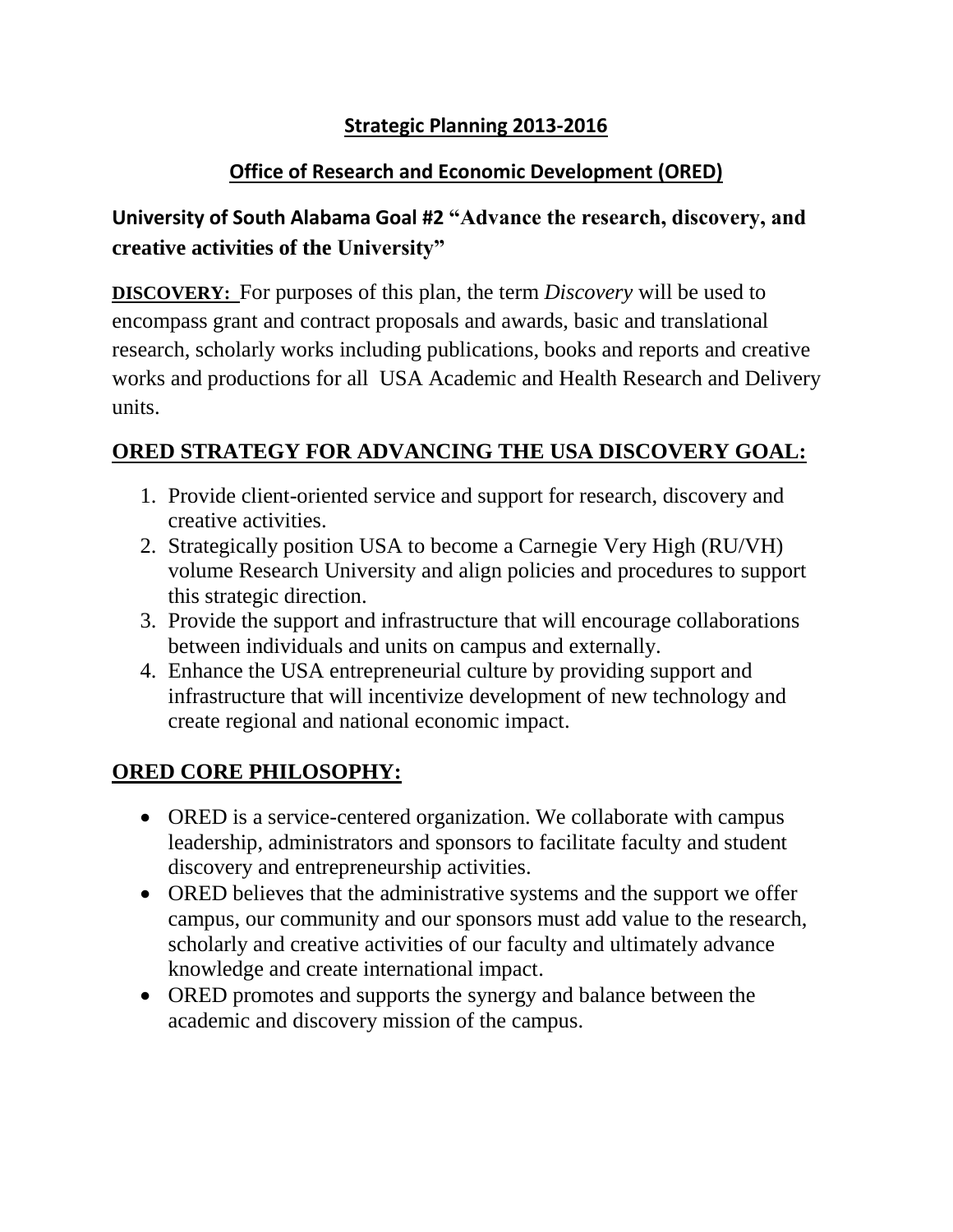### **KEY STRATEGIC OBJECTIVES:**

- **I. Increase the opportunity and success for USA faculty, post-doctoral fellows and students in seeking and carrying out transformative Research, Discovery and Creative Activities.**
- **II. Advance entrepreneurial activities that support the development of new technologies.**
- **III. Increase the economic and societal impact of discovery produced by USA and USA faculty, post-doctoral fellows and students on the Gulf Coast region, nationally and internationally.**

# **KEY STRATEGIC OBJECTIVE I. Increase the opportunity and success for USA faculty, post-doctoral fellows and students in carrying out transformative Research, Discovery and Creative Activities.** Objectives:

- a. Ensure that USA is positioned to maintain the Carnegie (RU/H) High volume Research classification.
- b. Ensure that USA is strategically investing in the Discovery goals of the colleges, schools and faculty.
- c. Create an environment that values success, and rewards research excellence and collaboration.
- d. Ensure that the teaching and discovery missions of the University are balanced and integrated.
- e. Ensure the faculty has access to timely information and access to funding opportunities with federal, not for profit and industry sponsors and collaborators.
- f. Grow the reputation and visibility of South Alabama as a comprehensive research university,
- g. Leverage current campus expertise to respond to regional, national and international needs.
- h. Increase the number of grant and contract proposals especially large and/or interdisciplinary grant and contract proposals and awards.
- i. Increase the volume of intra and inter-institutional research and scholarly proposals and awards.
- j. Expand awareness of opportunities for undergraduate and graduate students to be actively involved in the Discovery process.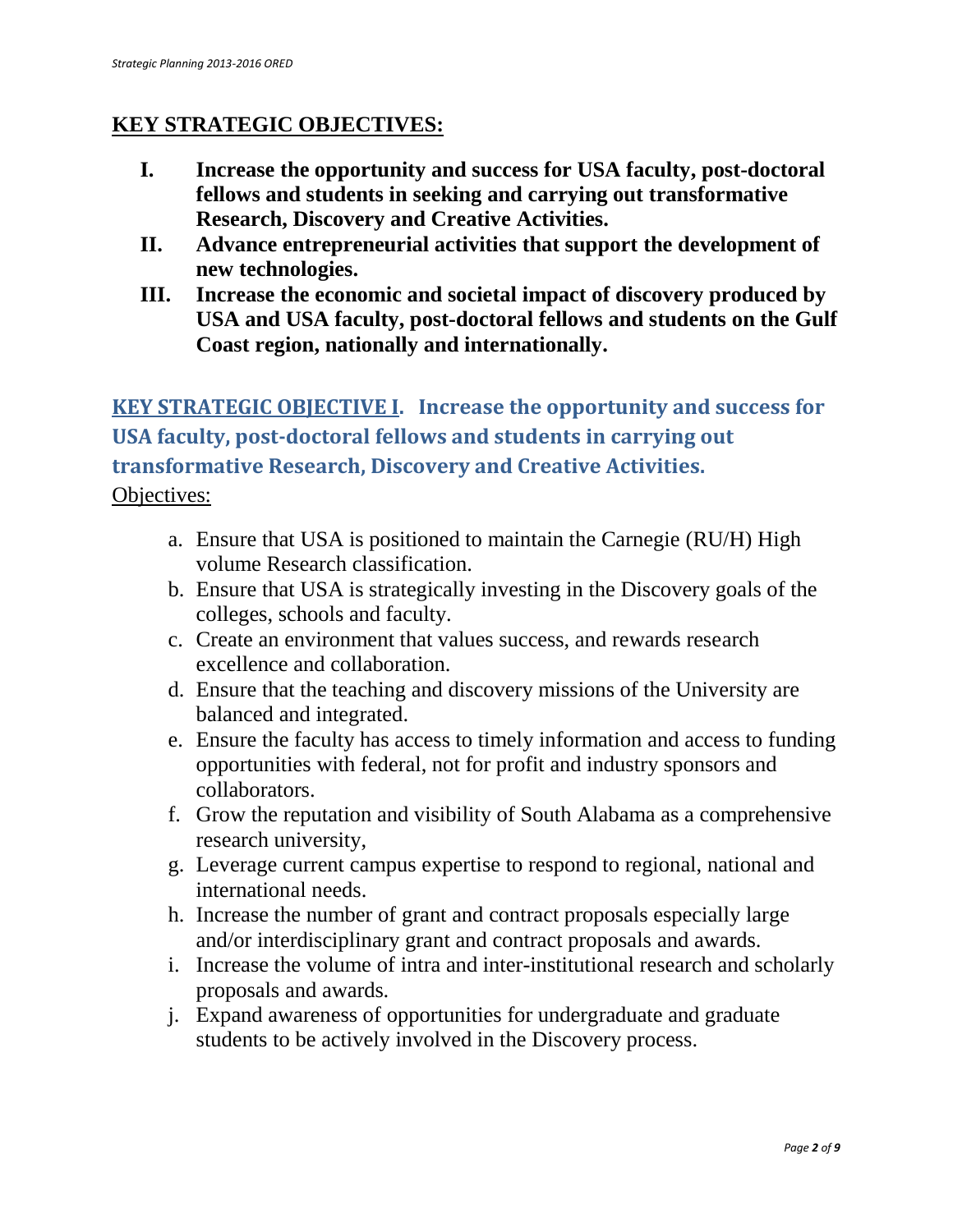- k. Identify and remove unproductive barriers to the proposing and implementing the discovery goals of South Alabama faculty, students, and administrators.
- l. Increase the knowledge base for campus administrators on research management and administration.
- m. Create opportunities for faculty to enhance their careers and manage their research programs.
- n. Ensure that the South Alabama compliance and integrity policies and procedures are in alignment with federal and state laws and regulations.
- o. Develop procedures for research mentorship to support junior faculty and students.
- p. Review faculty compensation plans and recommend changes if needed to increased motivation for seeking external support and discovery activities.

#### Action Items:

- a. With the Faculty Senate Committee on Research and Creative Activity, plan for ensuring continuing RU/H classification and determine.
- b. Carry out a GAP analysis to determine what is needed to become a Carnegie RU/VH classified research university.
- c. Enhance the ORED web presence to reflect the interests and productivity of USA faculty.
- d. Establish systems and to incentivize and motivate faculty to pursue collaborative efforts and seek external support.
- e. Hire an Assistant Vice President for Research Development and Learning who will be responsible for promoting research development activities.
- f. Routinely send targeted opportunity announcements to faculty and administrators regarding funding opportunities.
- g. Actively promote and seek new Master agreements and Affiliation Agreements with government, not for profit and industry sponsors.
- h. Coordinate, through ORED, the preparation of large and /or interdisciplinary proposals.
- i. Offer networking meetings/opportunities to faculty and follow up to solidify collaborations
- j. Build a curriculum for a research administration certification program.
- k. Offer a year-long orientation program to faculty that will enhance their competitiveness in seeking external funding and their ability to manage awards.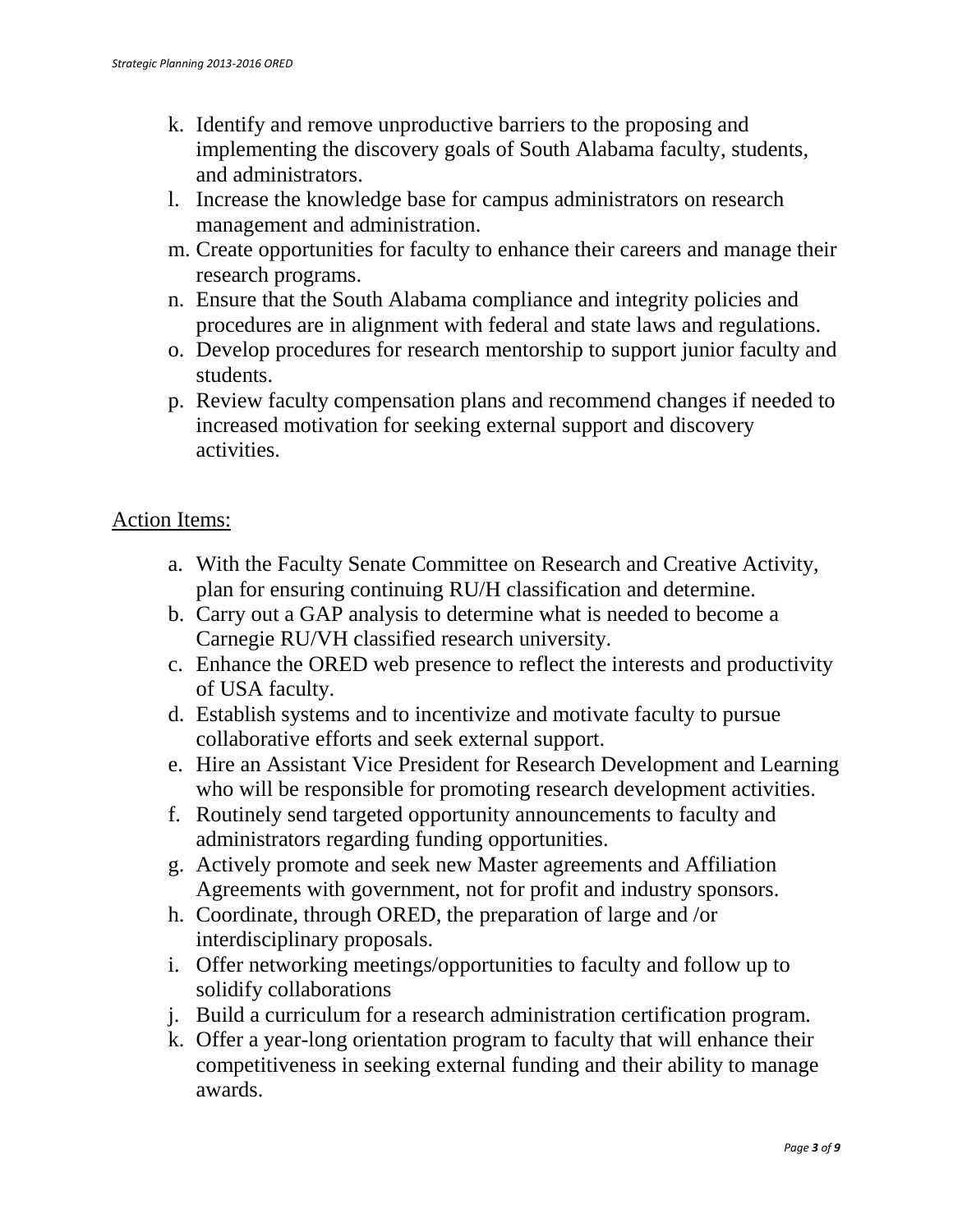- l. Review all relevant South Alabama policies and procedures and revise as necessary.
- m. Create an expectation for externally funded research across all colleges, academic units and departments.
- o. Begin campus-wide discussion with faculty, chairs and deans on F&A distribution, reward structures and teaching loads.
- p. Develop consistent policies and procedures to attract and support nontenure track research faculty.
- q. Review current support for mentorship of junior faculty to enhance their research skills and competitiveness.
- r. Review policies and procedures relating to compensation and career paths for faculty who are funded from external grants and contracts.
- s. Seek additional support for areas where USA has core competencies and breadth of expertise.
- t. Identify new strategies, such as Capstone courses, to involve undergraduate students in the discovery process.

#### Strategic Scorecard and Assessment

- a. USA maintains RU/H classification.
- b. Completion of a Gap Analysis within 12 months for maintaining RU/H classification and presentation of Plan to USA Leadership.
- c. Number of new grant proposals increases 5% annually.
- f. The number of awards and success rate increases by 5% annually.
- g. Number of large/interdisciplinary proposals increases by 25%.
- h. Four new intra-university collaborations are established annually.
- i. Five new Master Agreements and /or Affiliation agreements created annually.
- j. Three intra-university networking opportunities are offered annually.
- k. The number of graduate and undergraduate students involved in research increased 10% annually.
- l. The Sponsored Projects Administration Office is re-organized to increase faculty support.
- m. The Sponsored Projects Administration establishes and continuous process improvement team.
- n. A new faculty Incentive program is adopted.
- o. In two years, a Research Administration Learning program is offered.
- p. Annually carry out a pro-active policy review on two South Alabama regulatory compliance policies and revise as necessary.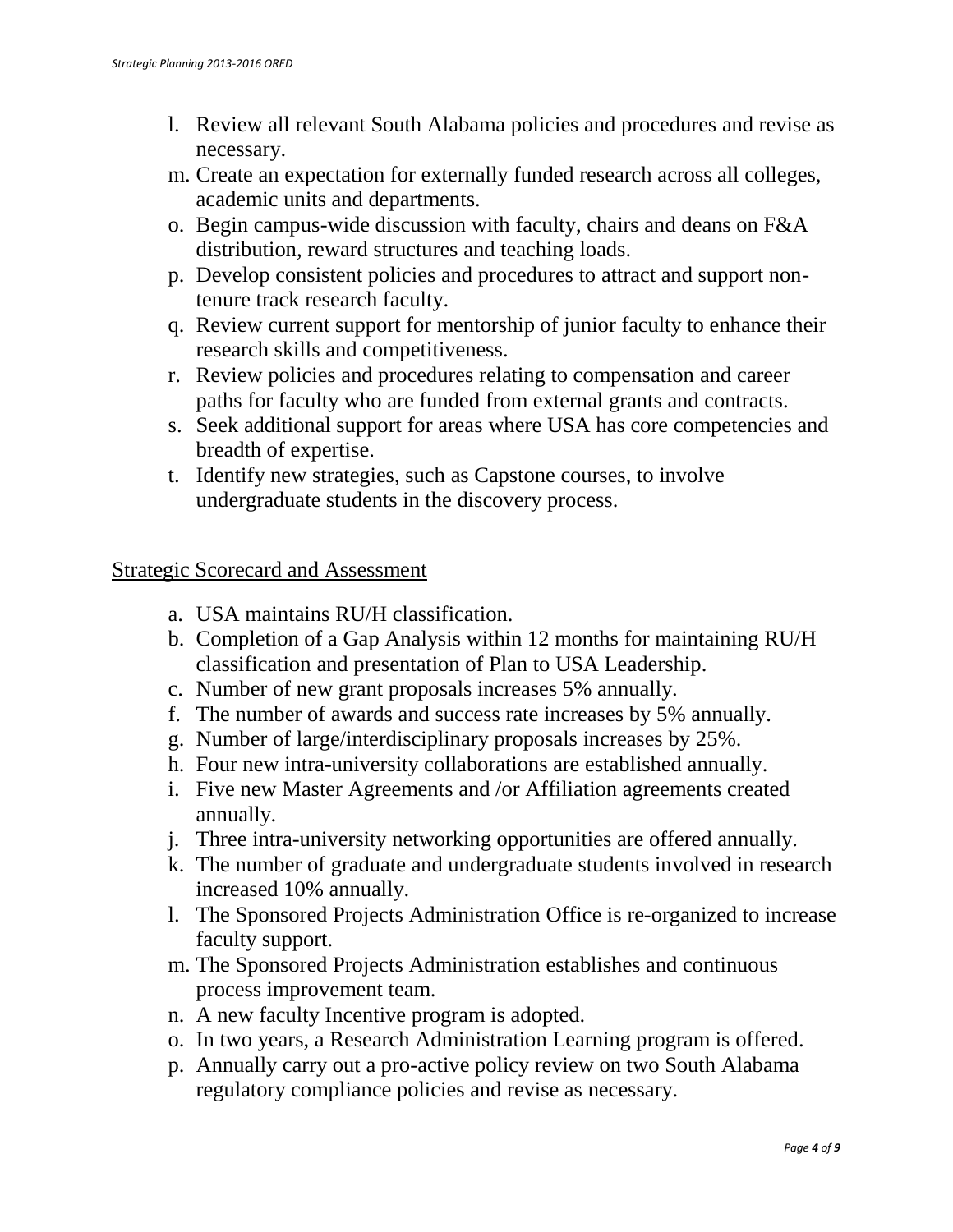- q. An Assistant Vice President for Research Development and Learning is hired.
- r. Collaborate with Faculty Senate on establishing a strong Mentorship program.
- s. Hire an external consultant to review and recommend faculty compensation policies and plans.
- t. Baseline metric on faculty publications is established and number of publications will increase annually.
- u. Develop a Dashboard to track metrics on the Office of Research web site.

## **KEY STRATEGIC OBJECTIVE #2: Advance entrepreneurial activities that support the development of new technologies.**

#### Objectives:

- a. Develop a campus wide information program for faculty and administrators on the purpose and processes needed to protect intellectual property in conjunction with the Melton Center for Entrepreneurship.
- b. Increase the number of intellectual property disclosures from across campus.
- c. The Intellectual Property Management Office (IPM) will increase the volume of Provisional Patent Applications.
- d. Increase the viability and number of patent filings.
- e. Increase the number of license agreements entered into that is based upon university developed technologies.
- f. Hire a Marketing and Licensing Associate to provide additional visibility to campus technologies.
- g. Develop an internal outreach program to faculty to assist in enhancing their research programs to include translational components that could be further developed into new technologies and techniques.
- h. Provide support for the new Student Hatchery (dedicated space for students to explore ideas develop business plans) to encourage student entrepreneurship and development of new technologies.
- i. Collaborate with the Melton Center for Entrepreneurship to help promote and support a culture on campus for entrepreneurial activities.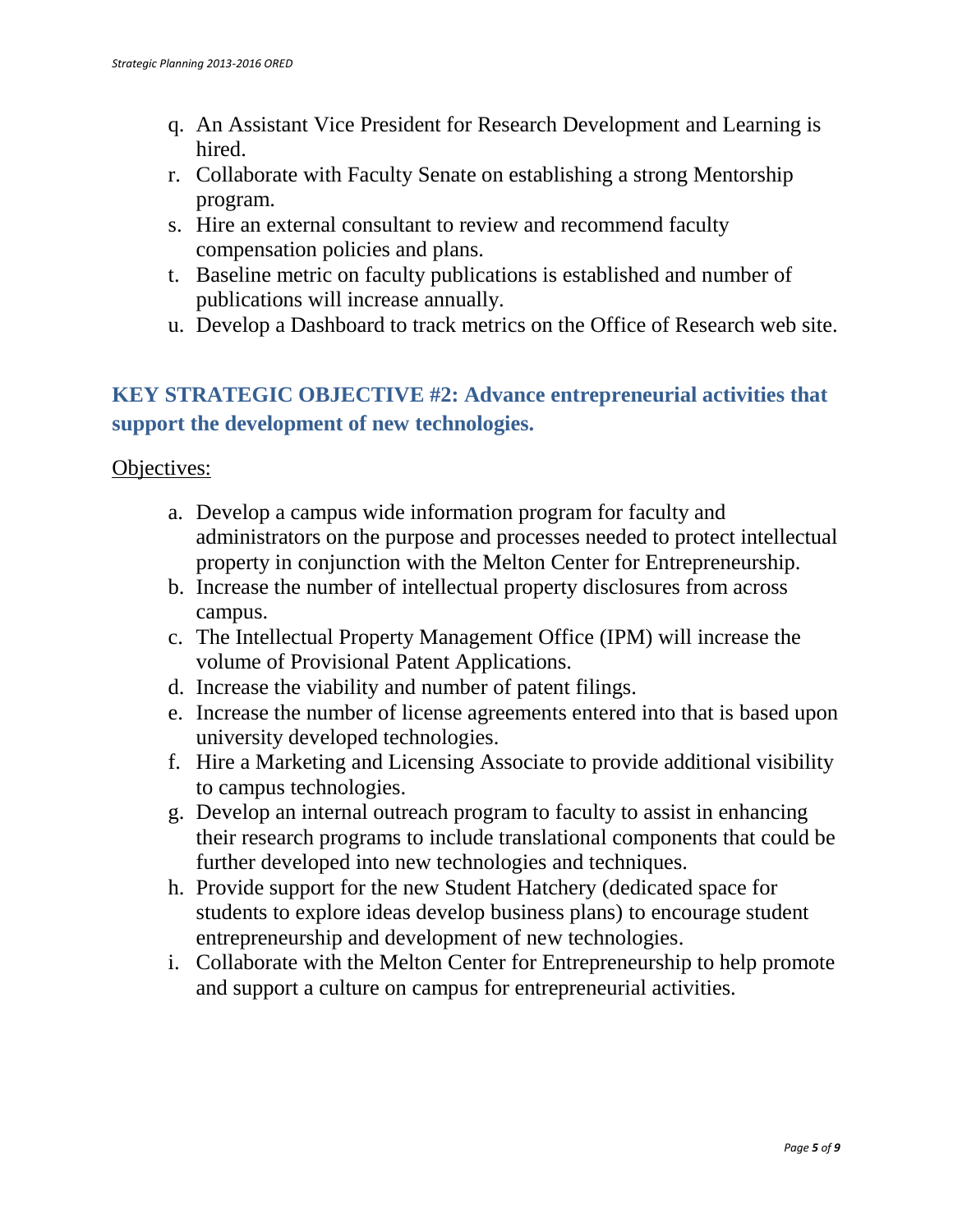#### Activities:

- a. The Marketing and Licensing Associate and the Melton Center team will meet with campus groups and with individual faculty to provide information on protecting their intellectual property, explain the disclosure process and assist in developing the patent disclosures.
- b. The IPM Office will assume responsibility for creation and filing of Provisional Patent applications.
- c. The Intellectual Property Management Office will encourage, when appropriate, the filing or other protection of USA developed intellectual property. The IPM will carry out a thorough assessment of the filing application prior to official patent filing.
- d. Seek a consistent, on-going source of funding for the Student Hatchery and
- e. The Vice President for Research and Economic Development and Assistant Vice President will establish a formal affiliation with the Melton Center for Entrepreneurship and service on Boards and committees.
- f. Develop a formal mentorship program to assist graduate and undergraduate students to further develop ideas for new technologies and techniques.
- g. Increase the USA engagement with industry and establish new public private research partnerships.

Strategic Scorecard and Assessment;

- a. Participate in submission on 2 SBIR/STTR or other small business related proposals annually.
- b. Increase the number of IP disclosures by 10% annually.
- c. Increase the number provisional patents filed by 15% annually.
- d. Decrease the cost of submitting each provisional patent by 80%.
- e. File two (2) patents annually.
- f. Decrease the time to final filing individual patents by 10%.
- g. Create a formal affiliation letter with the Melton Center in FY 2013.
- h. Provide \$5,000.00 annually for the Student Hatchery.
- i. Formalize 2 new public private partnerships annually.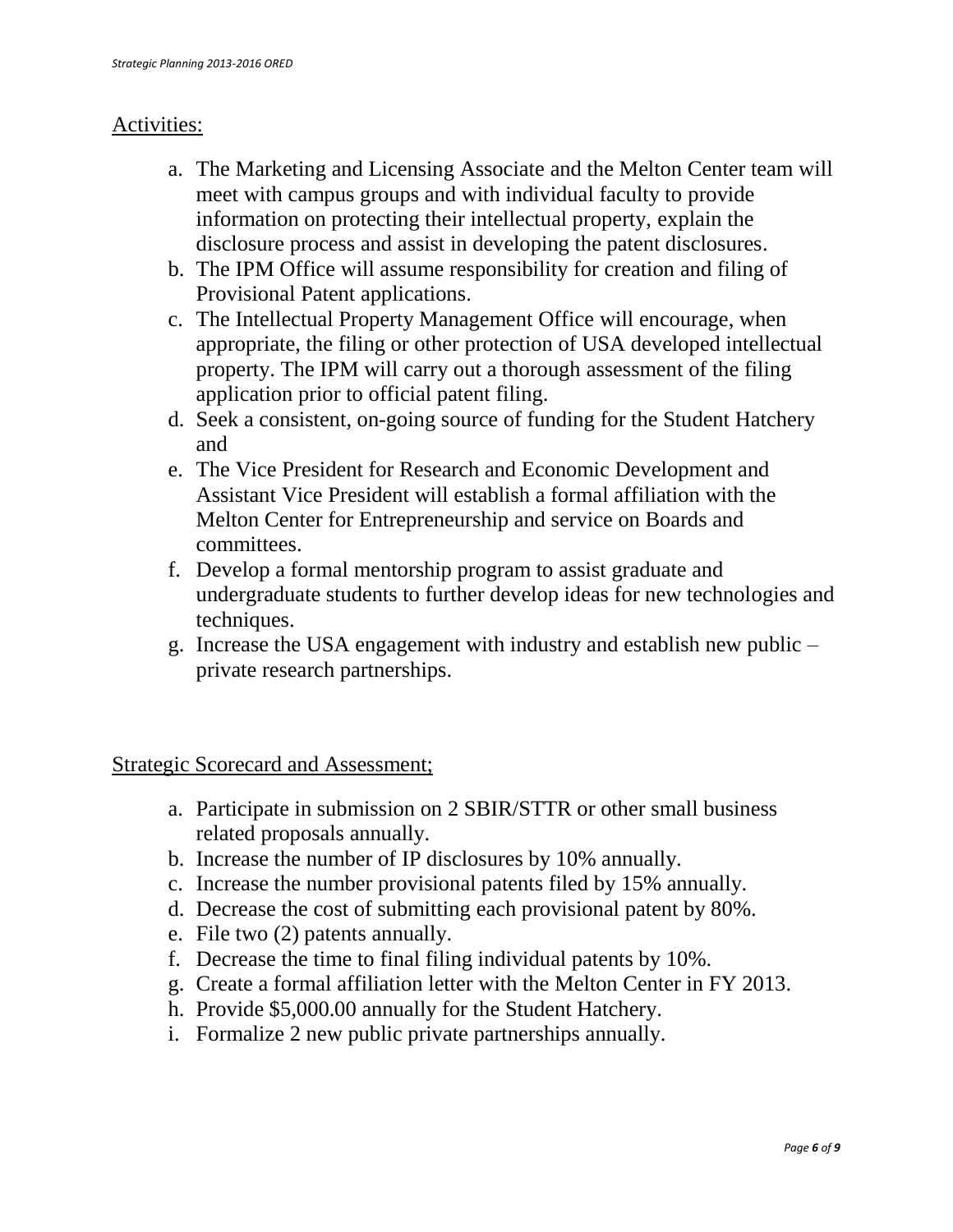**KEY STRATEGIC OBJECTIVE 3:** Increase the economic and societal impact of discovery produced by USA and USA faculty, post-doctoral fellows and students on the Gulf Coast region, nationally and internationally.

#### Objectives:

- a. Create a forum and assessment process for ensuring that the USA curriculum and research expertise are aligned with local business and industry requirements.
- b. Increase support for faculty and student involvement with SBIR and STTR proposals.
- c. Increase the university faculty' collaboration with local, regional and international business and industry.
- d. Improve the efficiency and cost effectiveness of the Research Park operations
- e. Create a USA Incubator for spinning out South Alabama technologies.
- f. Spin –in and Spin –out new business from South Alabama technologies.
- g. Increase the dollar amount of the South Alabama royalty returns and fees on licensed technologies.
- h. Assess the regional capacity to build a Coastal Financial Resources Fund to accelerate further development of marketable technologies.
- i. Advance the reputation and involvement of South Alabama in support, recruitment and retention of business and industry to the Gulf Coast region.
- j. Enhance the education and workforce development opportunities in collaboration with local K-12 schools and other institutions and organizations providing higher education and training.
- k. Increase the impact of USA's arts and humanities faculty and students on the regions support and appreciation of the arts and humanities.

#### Activities:

- a. Create a USA Research and Economic Development Industry Advisory Board.
- b. Use the RTC LLC "NovAlTec" to facilitate submission of SBIR and STTR proposals.
- c. Restructure the Research and Technology Corporation (RTC) to support the negotiation and acceptance of all industry sponsored research.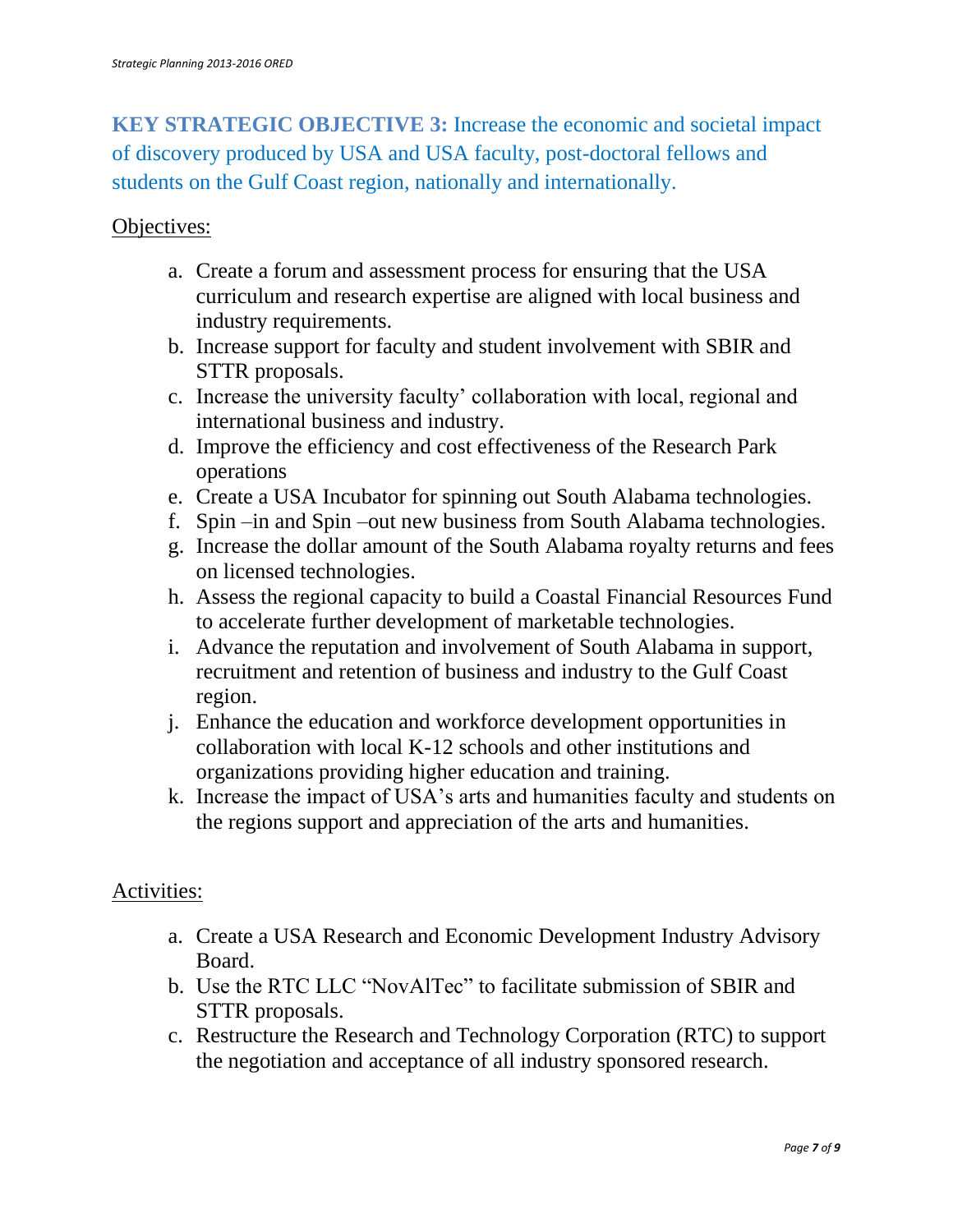- d. Restructure the Technology and Research Park operations to more efficiently respond to the needs of the Research Park tenants.
- e. The Marketing and Licensing Associate, along with the Assistant Vice President and the Associate Director of the IPM Office, will work with faculty inventors to assist in creating new companies based upon faculty developed technologies.
- f. Work with UCAR to involve local business and industry in supporting student researchers.
- g. The Vice President and other faculty and administration will reach out to universities, organizations and industry to provide opportunities for collaboration for university faculty.
- h. Create a business plan for the development and operations of the USA Incubator.
- i. Actively participate in local, statewide and regional economic development organizations and activities.
- j. Seek external federal, not for profit, and private funds that will support the advancement of STEM education in the school system.
- k. Collaborate with training programs such as AIDT and industry sectors to enhance workforce development in the Gulf Coast region,
- l. Partner with regional organizations in support of the arts and humanities.

### Scorecard and Assessment:

- a. Submission of two SBIR/STTR or related proposals annually.
- b. Increase the volume of sponsored research agreements with industry by 20% annually.
- c. Re-direct a portion of funding for the Park operations vendor to provide support internally.
- d. Create 1 to 2 new start-up companies annually from university developed technologies.
- e. Establish 2 new industry collaborations annually that result in development or expansion of industry technologies or techniques.
- f. The business plan for the incubator is developed and approved. Implementation should occur in FY 2014.